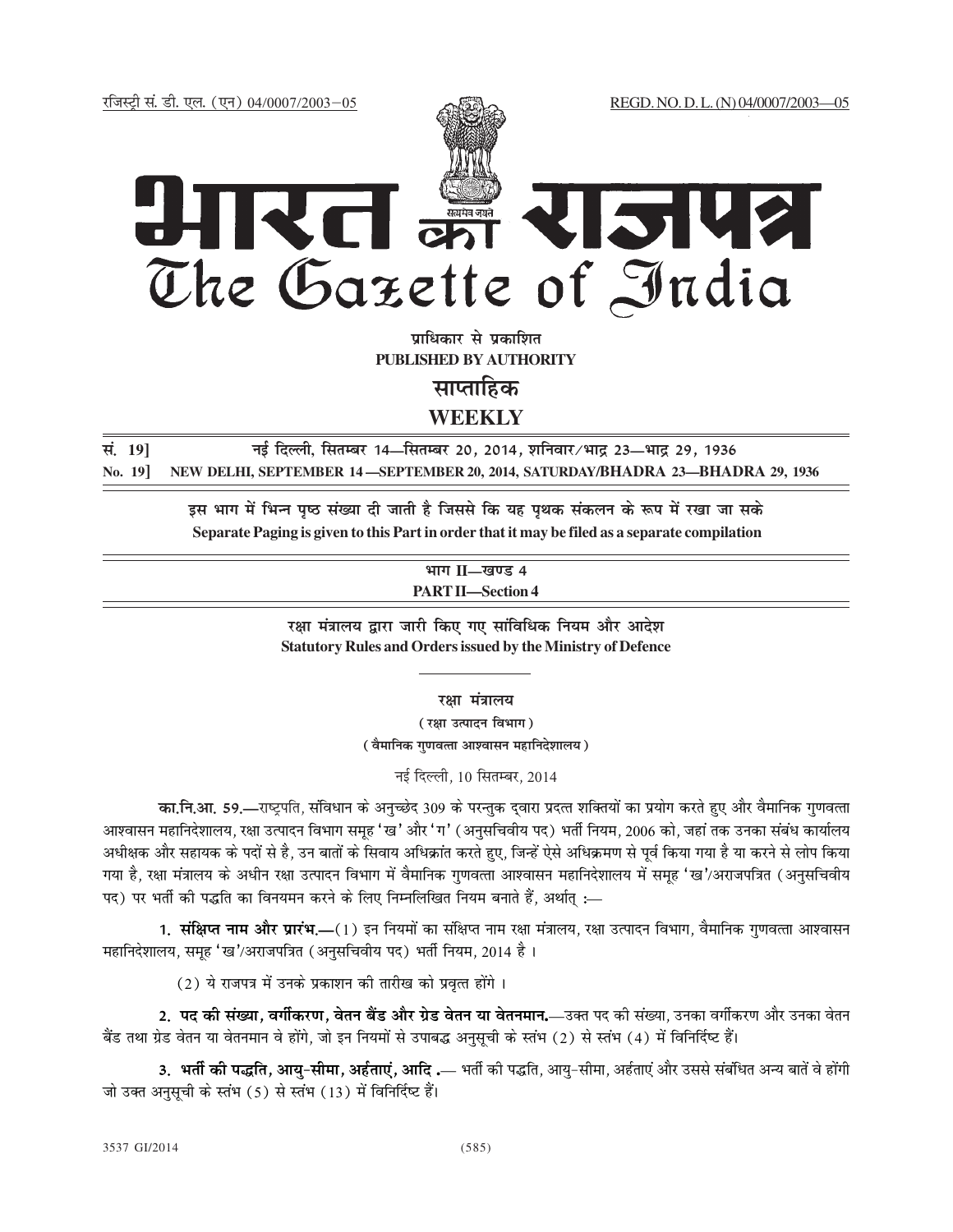4. निरर्हता.—वह व्यक्ति,—

(क) जिसने ऐसे व्यक्ति से जिसका पति या जिसकी पत्नी जीवित है, विवाह किया है: या

(ख) जिसने अपने पति या अपनी पत्नी के जीवित रहते हुए किसी अन्य व्यक्ति से विवाह किया है,

उक्त पद पर नियुक्ति का पात्र नहीं होगा:

परन्तु यदि केन्द्रीय सरकार का यह समाधान हो जाता है कि ऐसा विवाह उस व्यक्ति और विवाह के अन्य पक्षकार को लागू स्वीय विधि के अधीन अनुज्ञेय है और ऐसा करने के लिए अन्य आधार हैं तो वह किसी व्यक्ति को इस नियम के प्रवर्तन से छूट दे सकेगी ।

5. **शिथिल करने की शक्ति.—**जहां केन्द्रीय सरकार की यह राय है कि ऐसा करना आवश्यक या समीचीन है, वहां वह उसके लिए जो कारण हैं, उन्हें लेखबद्ध करके, इन नियमों के किसी उपबंध को किसी वर्ग या प्रवर्ग के व्यक्तियों की बाबत, आदेश द्वारा शिथिल कर सकेगी ।

6. व्यावृत्ति.—इन नियमों की कोई बात, ऐसे आरक्षणों, आयु-सीमा में छूट और अन्य रियायतों पर प्रभाव नहीं डालेगी, जिनका केन्द्रीय सरकार द्वारा इस संबंध में समय-समय पर जारी किए गए आदेशों के अनुसार अनुसूचित जातियों, अनुसूचित जनजातियों, अन्य पिछड़े वर्गों, भूतपूर्व सैनिकों और अन्य विशेष प्रवर्ग के व्यक्तियों के लिए उपबंध करना अपेक्षित है।

| पद का नाम | पद संख्या     | वर्गीकरण         | वेतन बैंड           | चयन या  | सीधे भर्ती किए जाने वाले व्यक्तियों के |
|-----------|---------------|------------------|---------------------|---------|----------------------------------------|
|           |               |                  | और ग्रेड            | अचयन पद | लिए आयु-सीमा                           |
|           |               |                  | वेतन या             |         |                                        |
|           |               |                  | वेतनमान             |         |                                        |
| (1)       | (2)           | (3)              | (4)                 | (5)     | (6)                                    |
| कार्यालय  | $17*(2014)$   | साधारण केन्द्रीय | वेतन बैंड-2         | चयन     | लागू नहीं होता                         |
| अधीक्षक   | * कार्यभार के | सेवा, समूह 'ख',  | $9300 - 34800$ रु.+ |         |                                        |
|           | आधार पर       | अराजपत्रित,      | ग्रेड वेतन          |         |                                        |
|           | परिवर्तन किया | अनुसचिवीय        | $4200$ रु.          |         |                                        |
|           | जा सकता है।   |                  |                     |         |                                        |

| सीधे भर्ती किए जाने वाले व्यक्तियों के लिए अपेक्षित<br>शैक्षिक और अन्य अर्हताएं | सीधे भर्ती किए जाने वाले व्यक्तियों<br>के लिए  विहित आयु  और  शैक्षिक<br>अर्हताएं प्रोन्नत व्यक्तियों की दशा में | परिवीक्षा की अवधि, यदि कोई<br>हो |
|---------------------------------------------------------------------------------|------------------------------------------------------------------------------------------------------------------|----------------------------------|
|                                                                                 | लागू होंगी या नहीं                                                                                               |                                  |
| (7)                                                                             | (8)                                                                                                              | (9)                              |
| लागू नहीं होता                                                                  | लागू नहीं होता                                                                                                   | दो वर्ष                          |

| भर्ती की पद्धति: भर्ती सीधे होगी या प्रोन्नति द्वारा या    | प्रोन्नति या प्रतिनियुक्ति या आमेलन द्वारा भर्ती की दशा में वे श्रेणियां जिनसे |
|------------------------------------------------------------|--------------------------------------------------------------------------------|
| प्रतिनियुक्ति या आमेलन द्वारा तथा विभिन्न पद्धतियों द्वारा | प्रोन्नति या प्रतिनियुक्ति या आमेलन किया जाएगा                                 |
| भरी जाने वाली रिक्तियों की प्रतिशतता                       |                                                                                |
|                                                            |                                                                                |
| (10)                                                       | (11)                                                                           |

| 101              | 111                                                                     |
|------------------|-------------------------------------------------------------------------|
| प्रोन्नति द्वारा | प्रोन्नति: ऐसा उच्च श्रेणी लिपिक जिसने वेतन बैंड 1, 5200-20200 रु. के   |
|                  | ग्रेड वेतन 2400 रु. की श्रेणी में दस वर्ष नियमित सेवा की है और प्रशासन  |
|                  | तथा स्थापन के क्षेत्र में दो-तीन सप्ताह का प्रशिक्षण सफलतापूर्वक पूरा   |
|                  | किया हो।                                                                |
|                  | टिप्पण 1: जहां ऐसे कनिष्ठ व्यक्तियों के संबंध में, जिन्होंने अपनी अर्हक |
|                  | या पात्रता सेवा पूरी कर ली है, प्रोन्नति के लिए विचार किया जा रहा हो,   |
|                  | वहां उनके ज्येष्ठ व्यक्तियों के संबंध में भी विचार किया जाएगा परंतु यह  |
|                  |                                                                         |

अनुसूची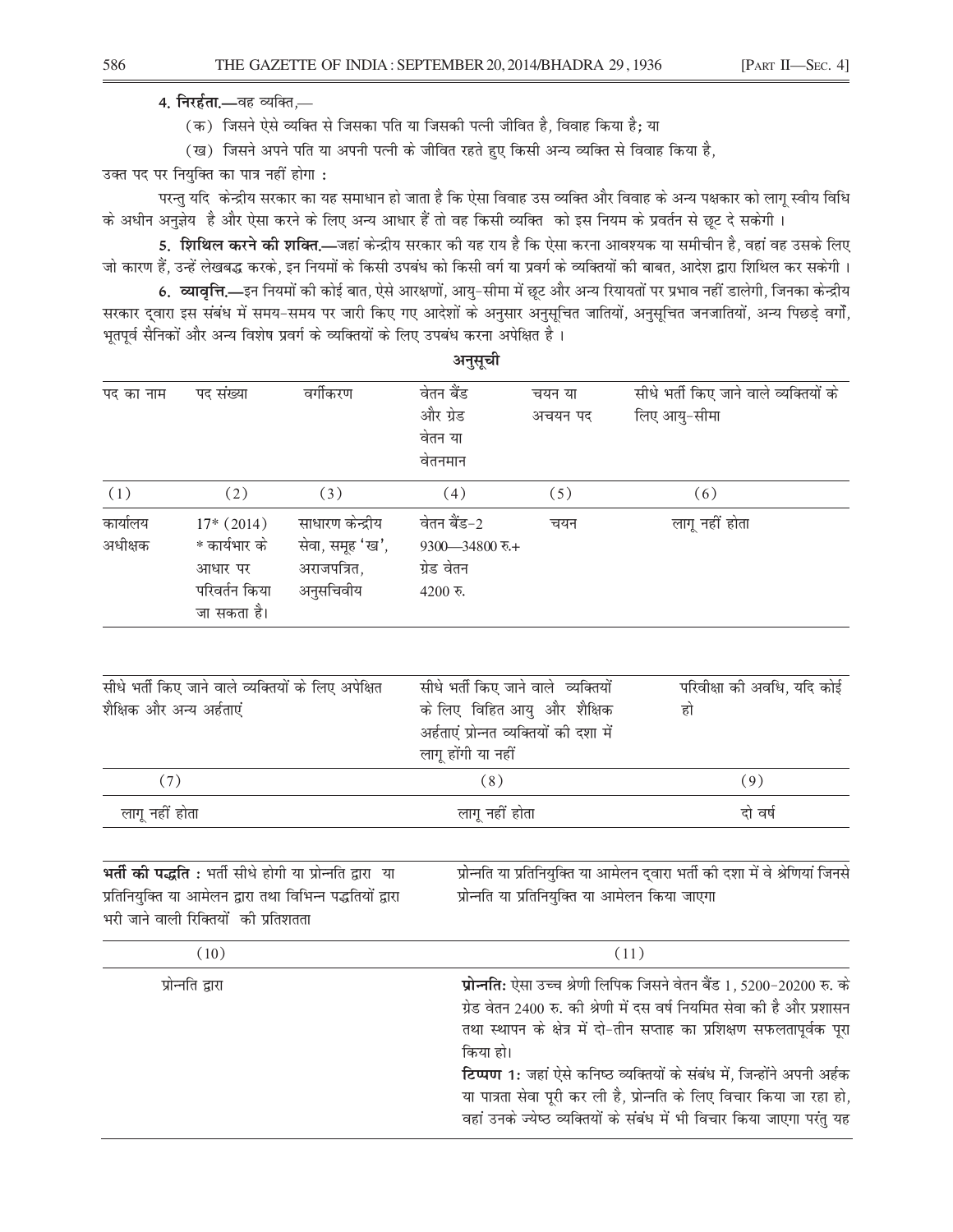# $(11)$

तब जब कि उसके द्वारा की गई ऐसी अर्हक या पात्रता सेवा. अपेक्षित अर्हक या पात्रता सेवा के आधे से अधिक से या दो वर्ष से, इनमें से जो भी कम हो, कम न हो और उन्होंने अपने ऐसे कनिष्ठ व्यक्तियों सहित, जिन्होंने ऐसी अर्हक या पात्रता सेवा पहले ही पूरी कर ली है, अगली उच्चतर श्रेणी में प्रोन्नति के लिए अपनी परिवीक्षा की अवधि सफलतापूर्वक पूरी कर ली हो। टिप्पण 2: प्रोन्नति के लिए न्यनतम अर्हक सेवा की संगणना करने के प्रयोजन के लिए किसी अधिकारी द्वारा, 01 जनवरी, 2006 से पहले या उस तारीख से जिससे छठे केन्द्रीय वेतन आयोग की सिफारिशों पर आधारित पुनरीक्षित वेतन संरचना का विस्तार किया गया है, नियमित आधार पर की गई सेवा को उक्त वेतन आयोग की सिफारिशों पर आधारित विस्तारित तत्स्थानी ग्रेड वेतन या वेतनमान पर की गई सेवा समझी जाएगी।

| यदि विभागीय प्रोन्नति समिति है, तो उसकी संरचना                                                               |          | भर्ती करने में किन परिस्थितियों में संघ लोक सेवा आयोग से<br>परामर्श किया जाएगा |
|--------------------------------------------------------------------------------------------------------------|----------|--------------------------------------------------------------------------------|
| (12)                                                                                                         |          | (13)                                                                           |
| समूह 'ख' विभागीय प्रोन्नति समिति (प्रोन्नति के<br>संबंध में विचार करने के लिए) जिसमें<br>निम्नलिखित होंगे :- |          | संघ लोक सेवा आयोग से परामर्श करना आवश्यक नहीं है।                              |
| 1. मुख्यालय वैमानिक गुणवत्ता आश्वासन<br>महानिदेशालय से निदेशक                                                | —अध्यक्ष |                                                                                |
| 2. वैमानिक गुणवत्ता आश्वासन<br>महानिदेशालय से संयुक्त निदेशक                                                 | —सदस्य   |                                                                                |
| 3. वैमानिक गुणवत्ता आश्वासन<br>महानिदेशालय से उपनिदेशक                                                       | सदस्य    |                                                                                |

[फा. सं. 2523/आर आर (समूह 'ख' अनुसचिवीय)/डी जी ए क्यू ए/प्रशा.II/डी (एच ए एल)] इंद्रजीत सेठी. अवर सचिव

## **MINISTRY OF DEFENCE**

#### (Department of Defence Production)

### (DIRECTORATE GENERAL OF AERONAUTICAL QUALITY ASSURANCE)

#### New Delhi, the 10th September, 2014

**S.R.O. 59.**—In exercise of the powers conferred by the proviso to article 309 of the Constitution and in supersession of the Directorate General of Aeronautical Quality Assurance, Department of Defence Production, Group 'B' and 'C' (Ministerial Posts) Recruitment Rules, 2006 in so far as they relate to the posts of Office Superintendent and Assistant, except as in respet of things done or omitted to be done before such supersession, the President hereby makes the follwing Rules regulating the method of recruitment of Group 'B'/Non-Gazetted (Ministrial posts) in the Directorate General of Aeronautical Quality Assurance in the Department of Defence Production under the Ministry of Defence, namely:-

**1. Short title and commencement.** - (1) These rules may be called the Ministry of Defence, Department of Defence Production, Directorate of Aeronautical Quality Assurance, Group 'B'/Non-Gazetted (Ministrial posts) Recruitment Rules, 2014.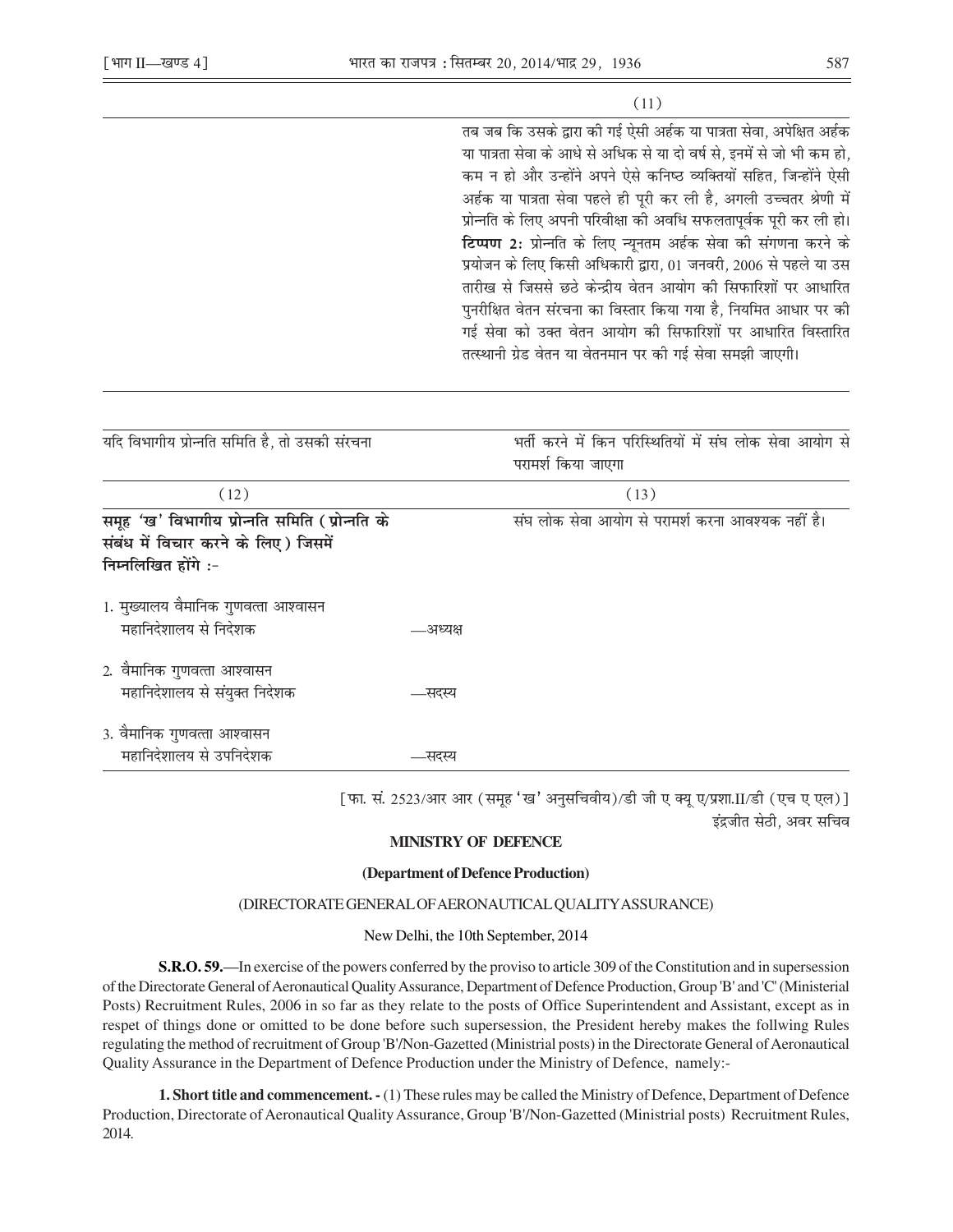(2) They shall come into force on the date of their publication in the Official Gazette.

**2. Number of posts, classification, pay band and grade pay or pay scale. -** The number of the said post, their classification and the Pay band and grade pay or pay scale attached thereto, shall be as specified in columns (2) to (4) of the said Schedule.

**3. Method of recruitment, age limit, other qualifications etc. -** The method of recruitment, age limit, qualifications and other related matters relating to the said posts shall be as specified in columns (5) to (13) of the said Schedule.

**4. Disqualification. -** No person, -

- (a) who has entered into or contracted a marriage with a person having a spouse living; or
- (b) who, having a spouse living, has entered into or contracted a marriage with any other person,

shall be eligible for appointment to the said post :

Provided that the Central Government may, if satisfied that such marriage is permissible under the personnel law applicable to such person and the other party to the marriage and that there are other grounds for so doing, exempt any person from the operation of this rule.

**5. Power to relax. -** Where the Central Government is of the opinion that it is necessary or expedient so to do, it may, by order, and for reasons to be recorded in writing, relax any of the provisions of these rules with respect to any class or category of persons.

**6. Saving. -** Nothing in these rules shall affect reservation, relaxation of age-limit and other concessions required to be provided for the Scheduled Castes, the Scheduled Tribes, Other Backward Classes, Ex-servicemen and other special categories of persons, in accordance with the orders issued by the Central Government from time to time in this regard.

| Name of<br>post                                                      | Number of<br>posts                                                     | Classification                                                                 | Pay Band and<br>Grade Pay or<br>Pay Scale                                                                              | Whether<br>selection<br>or non-<br>selection<br>post | Age-limit for direct recruits |
|----------------------------------------------------------------------|------------------------------------------------------------------------|--------------------------------------------------------------------------------|------------------------------------------------------------------------------------------------------------------------|------------------------------------------------------|-------------------------------|
| (1)                                                                  | (2)                                                                    | (3)                                                                            | (4)                                                                                                                    | (5)                                                  | (6)                           |
| Office<br>Superintendent                                             | $17*(2014)$<br>*(Subject to<br>vatiation<br>dependent<br>on workload). | <b>General Central</b><br>Services, Group 'B',<br>Non-Gazetted,<br>Ministerial | Pay Band-2,<br>Rs. 9300-<br>34800 plus<br>Grade Pay of<br>Rs. 4200                                                     | Selection                                            | Not applicable                |
| Educational and other qualifications<br>required for direct recruits |                                                                        |                                                                                | Whether age and educational<br>qualifications prescribed for<br>direct recruits will apply in the<br>case of promotees | Period of probation, if any                          |                               |
| (7)                                                                  |                                                                        |                                                                                | (8)                                                                                                                    |                                                      | (9)                           |
| Not applicalbe                                                       |                                                                        |                                                                                | Not applicable                                                                                                         |                                                      | Two years                     |

**SCHEDULE**